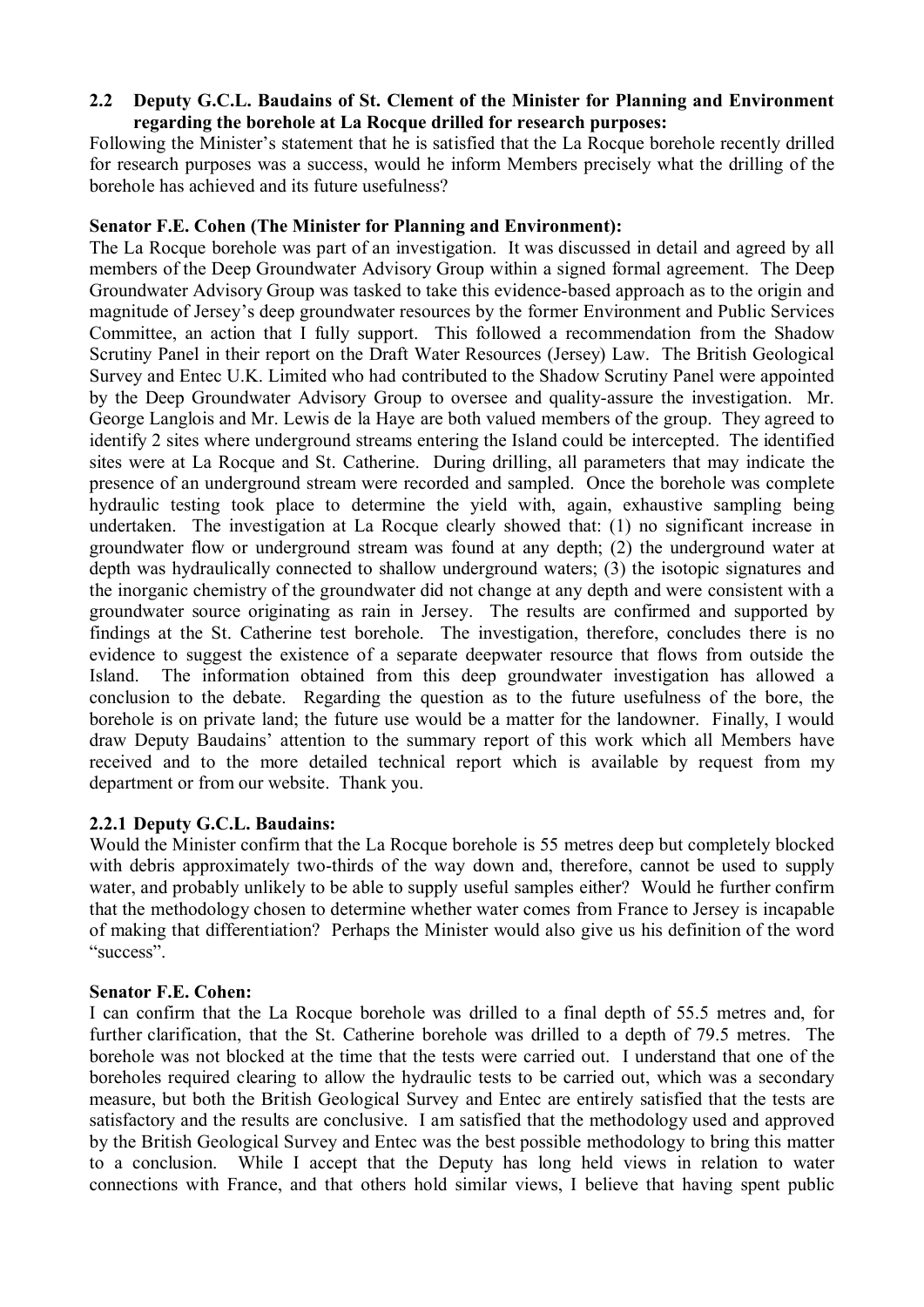money on delivering these tests and having had a conclusive result that it is time to move on now and preserve our water resources for future generations.

## **2.2.2 Deputy G.C.L. Baudains:**

The conclusive result which the Minister refers to, would he confirm that the isotopic signature of the water at La Rocque is the same as that of nearby France?

## **Senator F.E. Cohen:**

I can only confirm that the isotopic signature at the bottom of the borehole is virtually identical to the isotopic signature at the top of the borehole and that the conclusion of the British Geological Survey and Entec Limited have been that this indicates with certainty that the water at the bottom of the borehole came from the same source as the water at the top of the borehole. Therefore, their conclusion is that it is rainwater that fell on the surface of Jersey.

## **2.2.3 Deputy S.C. Ferguson of St. Brelade:**

Would the Minister like to confirm that he has had a reply from Entec and the B.G.S. (British Geological Society) on the age of the water in the bores? Would he not agree that more work on the quantity of water below the Island needs to be done, particularly in view of the fact that a small number of 750 foot boreholes supply 100,000 people in France? It does look as if we need some deeper bores to ascertain how much water there is.

## **Senator F.E. Cohen:**

I can confirm that the final aging reports have not been received and the information that I was provided with yesterday indicates that this will be available within 2 weeks. As soon as it is available I will of course immediately distribute it to all States' Members. As to the question of more work required, the Deep Groundwater Advisory Group agreed that these would be definitive tests in that the water diviners were given the opportunity of choosing the particular sites that they believed would allow us to drill into the deep underground streams they believed existed from France. We carried out the tests. Entec and the British Geological Survey are entirely satisfied that the results conclusively show there is no water connection but, very clearly, if we were to do additional testing that additional testing would provide further information but I certainly do not believe that it would add to the conclusions or change in any way the conclusions of the British Geological Survey or Entec which are 100 per cent unequivocal.

## **2.2.4 Senator S. Syvret (Minister for Health and Social Services):**

Would the Minister agree with me that we now have a definitive answer to this issue and the time has arrived for us to stop wasting taxpayers' money chasing pixies around the bottom of the garden and to stop wasting the time of this Assembly and finally put this matter to bed?

## **Senator F.E. Cohen:**

I think that we have a 100 per cent test. I think that the results of that test are very clear to all. That is, that the British Geological Survey and Entec both agree that there are no underground water connections with France. I will, therefore, be pressing forward as soon as possible with a Water Resources Law, albeit that it will be significantly changed from the previous draft, in that domestic boreholes will be entirely exempt from any licensing and fees and that the thresholds will be very significantly increased. The current proposal is around 15 cubic metres per day. But, yes, I agree, Sir, it is time to move on. I do, however, accept and I understand and respect the views of Deputy Baudains and others that having spent public money and having had a conclusive result it is time to move on.

# **2.2.5 Deputy G.C.L. Baudains:**

Unfortunately the Minister neglected to answer a previous question. I asked whether he could confirm that the isotopic signature for the water in the La Rocque bore was the same as the isotopic